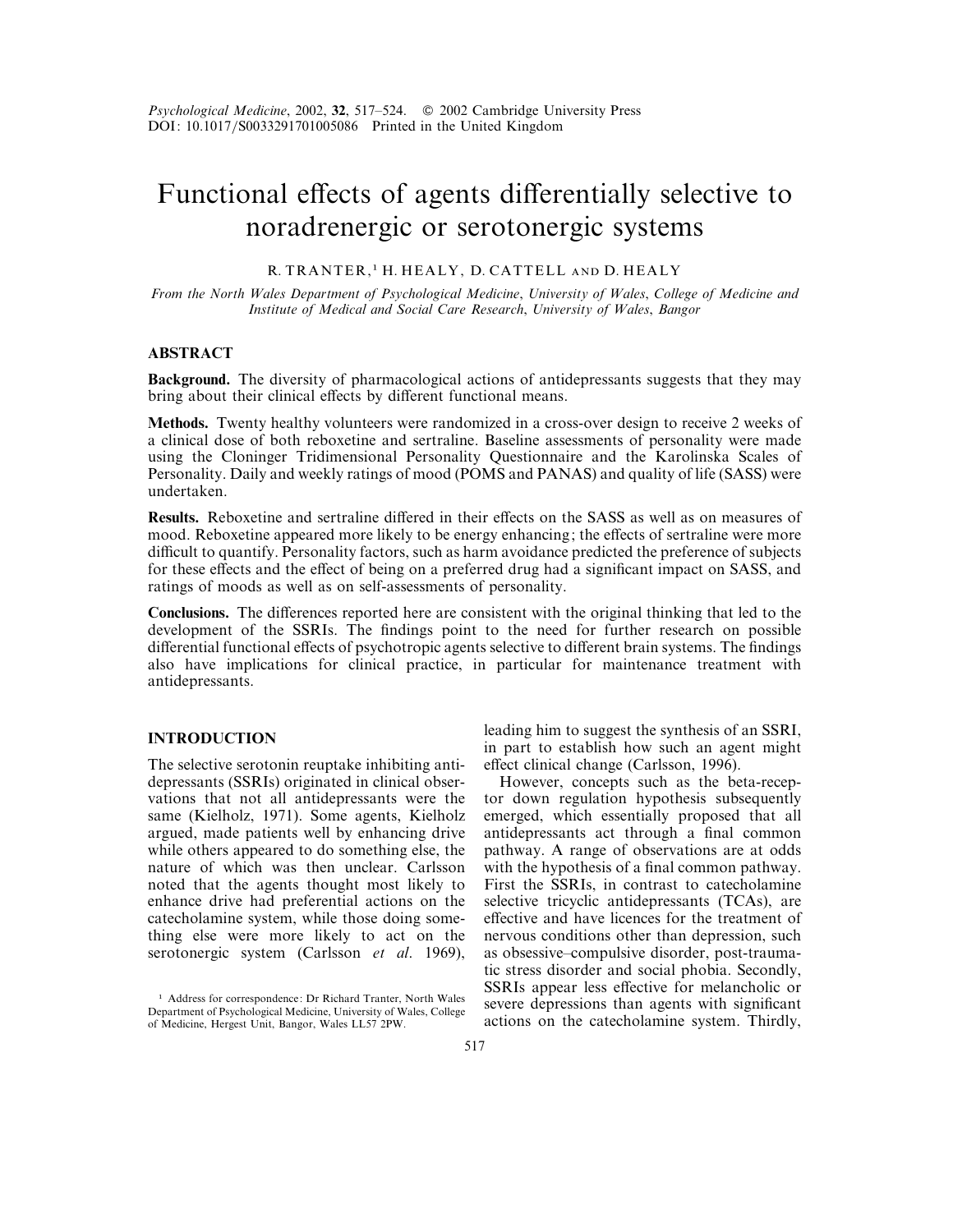some studies (Joyce *et al*. 1994) have indicated that selective agents have differential effects according to personality type. Fourthly, in a recent study SSRIs were shown to have effects on personality, which it was claimed could be distinguished from their effects on mood (Ekselius & Von Knorring, 1999).

These observations provide a rationale for investigating the functional effects of antidepressants selective to different neurobiological systems. Clinical trials of antidepressants using conventional outcome measures, such as the HAM-D or the MADRS scales, have consistently failed to detect differences between agents with quite diverse pharmacological actions (Garattini, 1996). Two recent studies comparing reboxetine and fluoxetine, however, which showed similar results for the two drugs using the HAM-D, demonstrated quite different results on a Social Adaptation Self-Evaluation Scale (SASS) (Dubini *et al*. 1997; Massana *et al*. 1999). One means of exploring these findings is to see whether differences between selective agents emerge in a healthy volunteer population.

This healthy volunteer study therefore tested the following predictions. First, whether a noradrenergic selective agent, reboxetine, would have a differential effect on the SASS, compared with an SSRI, sertraline, in line with previously published findings in depressed patients. Secondly, whether this differential effect might stem from the drive-enhancing effects of a noradrenergic selective agent (Bosc *et al*. 1997). This possibility was explored further by analysing the effects of both agents on the POMS, which has subscales measuring vigour, fatigue, concentration, anxiety and depression. Thirdly, whether aspects of personality or temperament would be associated with preference for either a noradrenergic or serotonergic selective agent. Fourthly, whether aspects of personality as measured by the Karolinska Scales of Personality would show changes following treatment with an SSRI.

## **METHOD**

Twenty healthy volunteers aged between 28 and 52, with a mean age of 37 $\cdot$ 8 years, were recruited to a study comparing reboxetine with sertraline on a range of personality, and self-report measures of mood and social adaptation. There

were nine males and 11 females recruited from among the administrative, medical and nursing members of the North West Wales district general hospital psychiatric unit, as well as four others known to members of the unit. Ethical permission had been obtained from the North West Wales Ethical Committee. Written consent to inclusion was obtained from each subject. All volunteers were free of medical conditions. None were on concurrent drug treatment. None had a history of previous psychiatric service utilization – one had been treated 5 years previously for depression in primary care. One subject dropped out midway through the study owing to problematic personal circumstances.

All subjects entered the study at the same time. They were randomized to receive reboxetine, a selective noradrenaline reuptake inhibitor, or sertraline, an SSRI, in a crossover design so that half received reboxetine for 2 weeks followed by a 2 week drug-free period and thereafter sertraline for 2 weeks or alternatively sertraline followed by reboxetine. The medications were prepared to look identical. The dose of the drugs was either 4 mg of reboxetine for the first 5 days with an option to increase to 4 mg bd if tolerated or alternatively sertraline 50 mg for the first 5 days with an option to increase to 50 mg bd if tolerated. Of the 19 volunteers going onto reboxetine, 17 increased from 4 to 8 mg as per protocol with two reducing the dose to 4 mg at days 8 and 10. Of the 19 volunteers going onto sertraline, 17 increased from 50 to 100 mg as per protocol with four reducing the dose at days 8, 10, 12 and 13 respectively.

At baseline, subjects completed a Karolinska Scales of Personality (KSP) (Schalling *et al*. 1987), a Cloninger Tridimensional Personality Questionnaire (TPQ) (Cloninger, 1987), a Profile of Mood States (POMS) (McNair *et al*. 1988), a Positive and Negative Affect Scale (PANAS) (Watson *et al*. 1988), a Social Adaptation Self Evaluation Scale (SASS) (Bosc *et al*. 1997), a BIS-BAS scale (Carver & White 1994) and an Affect Intensity Measure (AIM) (Larsen & Diener 1985). The BIS-BAS scale, based on the work of Gray, was included as it has been hypothesized that it reflects the functioning of behavioural inhibitory and behavioural activation systems mediated by the serotonergic and catecholaminergic systems respectively. The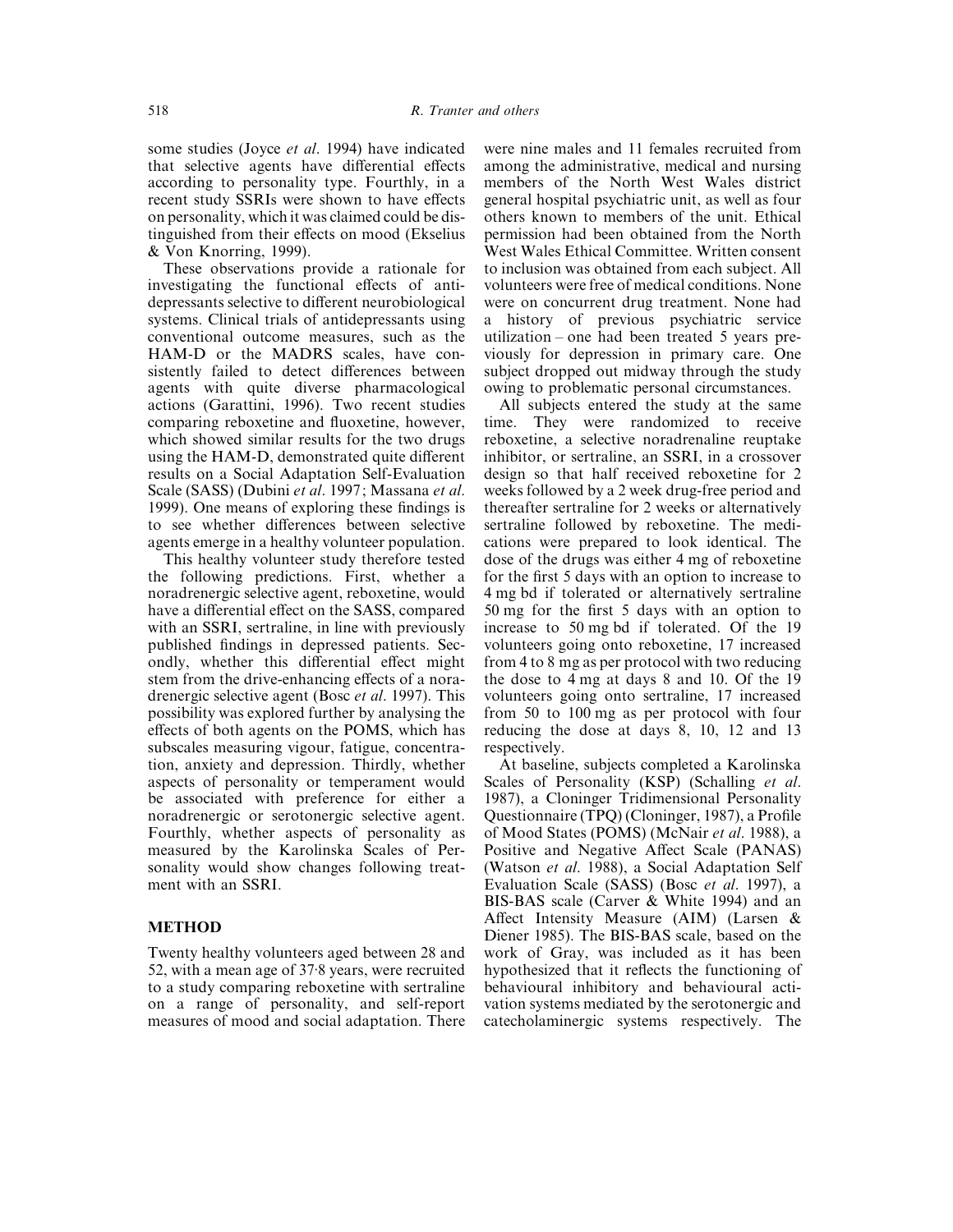AIM was included as a reduction of emotional reactivity has appeared to be one possible distinctive feature of SSRIs (Hoehn-Saric *et al*. 1991).

POMS, PANAS and SASS scales were completed on a daily basis and volunteers kept a daily diary of impressions of the functional and physical effects of each drug. The volunteers were actively encouraged to consult their partners or others as to any changes that these others noticed in them over each 2-week period. Modified versions of the BIS-BAS and AIM scales were completed weekly, along with the KSP.

Before the blind was broken all subjects completed a Likert scale asking them whether they could distinguish between the behavioural effects of the drugs and to mark their preference for each drug  $(-5, \text{ worse than normal}; 0, \text{no})$ effect; 5, better than normal). An overall preference score was calculated by subtracting the score on reboxetine from the score on sertraline  $(-10,$  strongly preferred reboxetine; 10, strongly preferred sertraline). A side-effects questionnaire, aimed at eliciting the commonest side effects they might have had, was also completed. A focus group was conducted at the end of the study aimed at establishing whether there were effects characteristic of either drug. All ratings were done blind. The blind was only broken 2 weeks after the study was completed.

#### **Statistical analysis**

The results were analysed using SPSS to undertake repeated measures ANOVAs, Pearson product moment correlations and paired *t* tests. All data not conforming to normal distribution was log-transformed. The method for analysing a two-period cross-over study described by Fleiss (1986) was employed. This technique allows the analysis not only of treatment effects but also differential carry-over effects that may bias the results of cross-over studies. The baselines presented are calculated according to condition.

Based on preference scores the sample was divided into three subgroups: strongly prefer reboxetine  $(-10 \text{ to } -5)$ ; strongly prefer sertraline (5 to 10); and no strong preference  $(-5$  to 5). For the two subgroups that displayed a strong preference, a comparison was made of first and second week mean SASS scores and PANAS scores on the preferred and the non-

preferred drug. The null hypothesis was that drug preference would not affect these outcome measures at 1 or 2 weeks exposure. This was examined with paired samples *t* tests using SPSS.

## **RESULTS**

In this study, the study monitors had a no better than 50% correct estimate as to which drug subjects were on; both drugs caused sleeplessness, nausea and sexual dysfunction in at least half of the subjects making it difficult to use these features as markers. The peripheral effects of the two drugs that provided the greatest distinctions were the presence of chilblains and cold sweats on reboxetine and jaw or throat dyskinesias or dystonias on sertraline. Neither of these side effects were expected by either the volunteers or the investigators, nor were they thought to be specific to one or other system. This overlap in side effects provides a justification for controlling each active agent with another active agent rather than with placebo.

## **SASS**

The mean SASS scores for the end of week 1 and week 2 of treatment are shown in Table 1. Similar results are obtained if the SASS scores through week 1 or week 2 are averaged out or if the results are calculated on a daily basis.

A 2 (Drug: reboxetine, sertraline)  $\times$  3 (Time: baseline, week 1, week 2) repeated measures ANOVA was used to explore changes in SASS scores. A significant drug  $\times$  time interaction was found  $(F(2, 36) = 3.22, P = 0.05)$ . Paired *t* tests revealed a significant difference between SASS scores at week 2  $(t(18) = 2.15, P = 0.04)$ , with higher SASS scores in those taking reboxetine. There did not appear to be any significant crossover effects. A similar trend was shown for week  $1 (t(18) = 1.83, P = 0.08).$ 

When the findings were analysed in comparison to baseline, there was a significant difference between sertraline scores and baseline at week 1 ( $t(18) = 2.35$ ,  $P = 0.03$ ) and at week 2  $(t(18) = 2.33, P = 0.03)$  and significant differences between the difference between reboxetine and baseline and sertraline and baseline at week  $1 (t(18) = 2.23, P = 0.04)$  and at week  $2 (t(18) =$  $2.07, P = 0.05$ .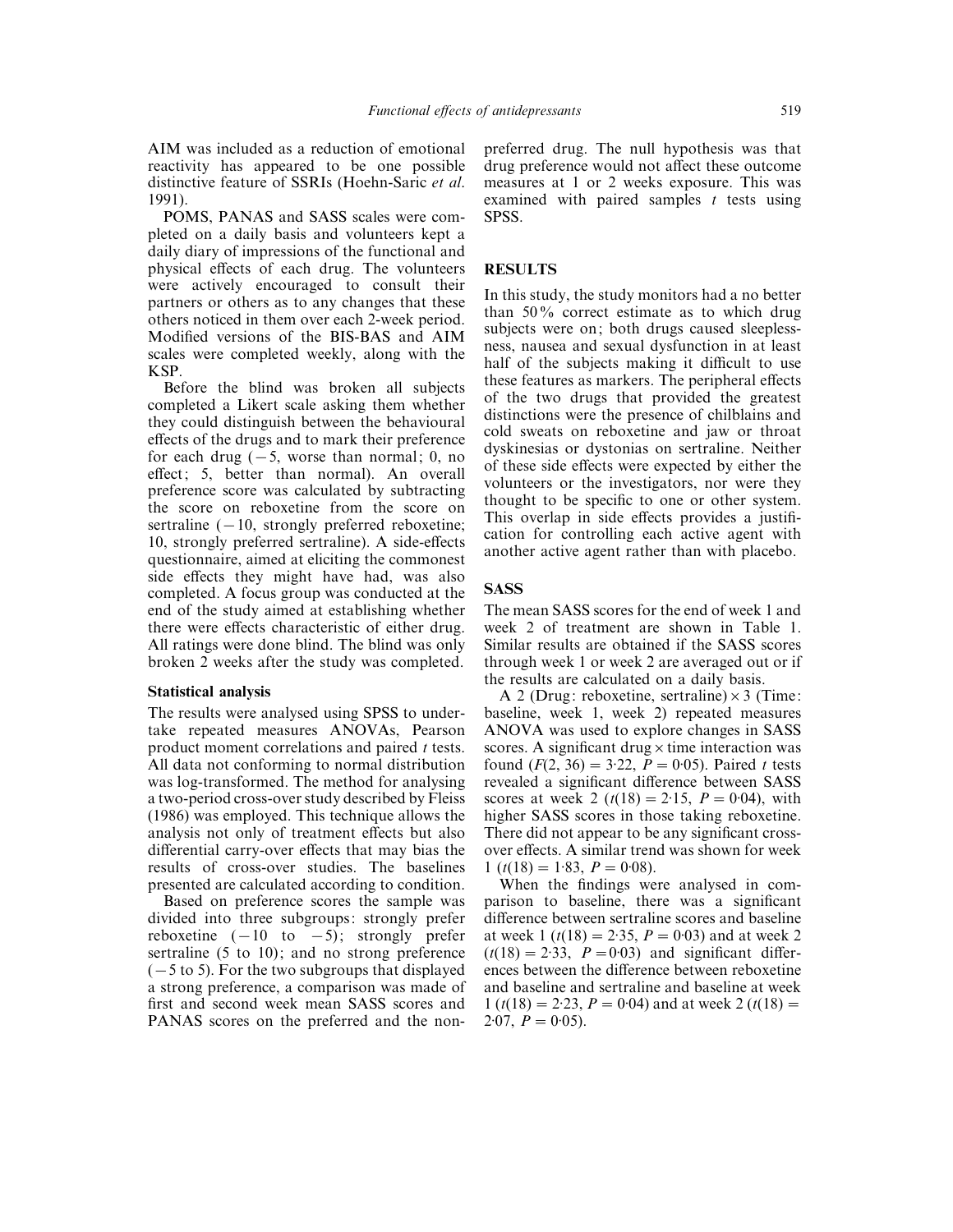|               |                            | Reboxetine       |                |                            | Sertraline        |                   |
|---------------|----------------------------|------------------|----------------|----------------------------|-------------------|-------------------|
|               | Pre-reboxetine<br>baseline | Week 1           | Week 2         | Pre-sertraline<br>baseline | Week 1            | Week 2            |
| <b>SASS</b>   | 41.21(5.97)                | 41.73(5.3)       | 41.47(6.3)     | 41.63(6.87)                | $39.26(6.9)^{a}$  | $39.21(6.8)^{bc}$ |
| <b>POMS</b>   |                            |                  |                |                            |                   |                   |
| Vigour        | 7.26(3.62)                 | 8.05(6.53)       | 6.31(3.80)     | 7.58(3.53)                 | $5.0$ $(4.16)^d$  | $5.74(4.51)^e$    |
| Fatigue       | 3.42(4.48)                 | 2.32(2.47)       | 2.68(3.38)     | 3.00(3.46)                 | 5.0 $(4.76)^{fg}$ | 4.37(5.02)        |
| Concentration | 1.89(2.38)                 | $0.8~(2.07)^{h}$ | $0.8(1.9)^{j}$ | 1.68(2.45)                 | $2.42 (3.00)^{k}$ | 1.84(2.96)        |
| Anxiety       | 1.63(2.54)                 | 2.05(3.00)       | 1.63(2.5)      | 2.16(2.57)                 | 2.32(3.65)        | 2.16(3.77)        |
| Depression    | 2.00(2.45)                 | 3.05(4.03)       | 2.00(3.00)     | 2.68(3.58)                 | 1.95(3.27)        | 1.63(3.26)        |

Table 1. *Mean* (s.p.) *SASS and POMS scores on reboxetine and sertraline* 

<sup>a</sup>  $P \le 0.05$  SASS scores for week 1 differ between sertraline and baseline.

 $\Delta$  *P*  $\leq$  0.05 SASS scores for week 2 differ between sertraline and baseline.

 $P \le 0.05$  SASS scores differ between reboxetine and sertraline.

 $P \le 0.05$  Vigour scores differ between sertraline week 1 and baseline.

 $P \le 0.05$  Vigour scores differ between sertraline week 2 and baseline.

 $\frac{f}{f}$  *P*  $\leq$  0.05 Fatigue scores differ between sertraline and reboxetine at week 1.

 $P \le 0.05$  Fatigue scores differ between sertraline and baseline at week 1.

<sup>h</sup>  $P \le 0.05$  Concentration scores differ between reboxetine and baseline at week 1.

<sup>j</sup>  $P \le 0.05$  Concentration scores differ between reboxetine and baseline at week 2.

 $k$  *P*  $\leq$  0.05 Concentration scores differ between reboxetine and sertraline at week 1.

## **POMS**

The end of week 1 and end of week 2 values of the Profile of Mood States (POMS) are reported in Table 1. There are similar results if the data are calculated through week 1 or week 2 or if the results are calculated on a daily basis. A series of repeated measures 2 (Drug: reboxetine, sertraline)  $\times$  3 (Time: baseline, week 1, week 2) ANOVA were performed on all subscales of the POMS. Both time and drug were within subject factors since all participants had both reboxetine and sertraline. There were no significant main effects of either time or drug for the depression, anger or vigour subscales,  $(F < 1)$  in all cases.

There were main effects for drug  $(F(1, 18) =$ 51.70,  $P = 0.001$ ) and time ( $F(1, 18) = 29.81, P =$ 0±001) on the concentration subscale and a significant drug  $\times$  time interaction (*F*(2, 36) = 10.82,  $P = 0.001$ ). While scores on sertraline increased compared to baseline, indicating increased level of difficulty concentrating, these were not significant. Scores for reboxetine decreased compared to baseline and were significant at week  $1 (t(18) = -3.88, P = 0.001)$  and at week 2 ( $t(18) = -4.60$ ,  $P = 0.001$ ). At week 1 there was a significant difference between reboxetine and sertraline  $(t(18) = -3.04, P = 0.007)$ . There was a similar trend at week 2 ( $P = 0.07$ ).

There was a trend toward a main effect of drug for fatigue ratings  $(F(1, 18) = 3.485, P =$ 0±078). Paired *t* tests revealed a significant

difference in fatigue ratings at the end of week 1 between the two drugs  $(t(18) = -2.32, P = 0.03)$ . Fatigue ratings on sertraline were significantly higher than those on reboxetine. Paired *t* tests revealed a significant difference between presertraline fatigue levels and week 1 scores (*t*(18)  $= 2.52$ ,  $P = 0.02$ ). Consistent with these findings on fatigue, differences were found on the vigour subscale of the POMS for sertraline; week 1 and week 2 values to baseline were significantly different  $(t(18) = -2.46, P = 0.02$  for week 1 and  $t(18) = -2.10$ ,  $P = 0.05$  for week 2).

#### **PANAS**

There were no significant differences between the drugs on the positive or negative subscales of the PANAS.

## **Preference index**

The distribution of preference scores, along with the division into strong reboxetine preference, no preference and strong sertraline preference is shown in Fig. 1. There were 12 subjects who showed a strong preference for one or other drug (seven for sertraline and five for reboxetine).

### **Personality measures**

Significant correlations were found between liking for either reboxetine or sertraline and TPQ measures. Harm avoidance on the TPQ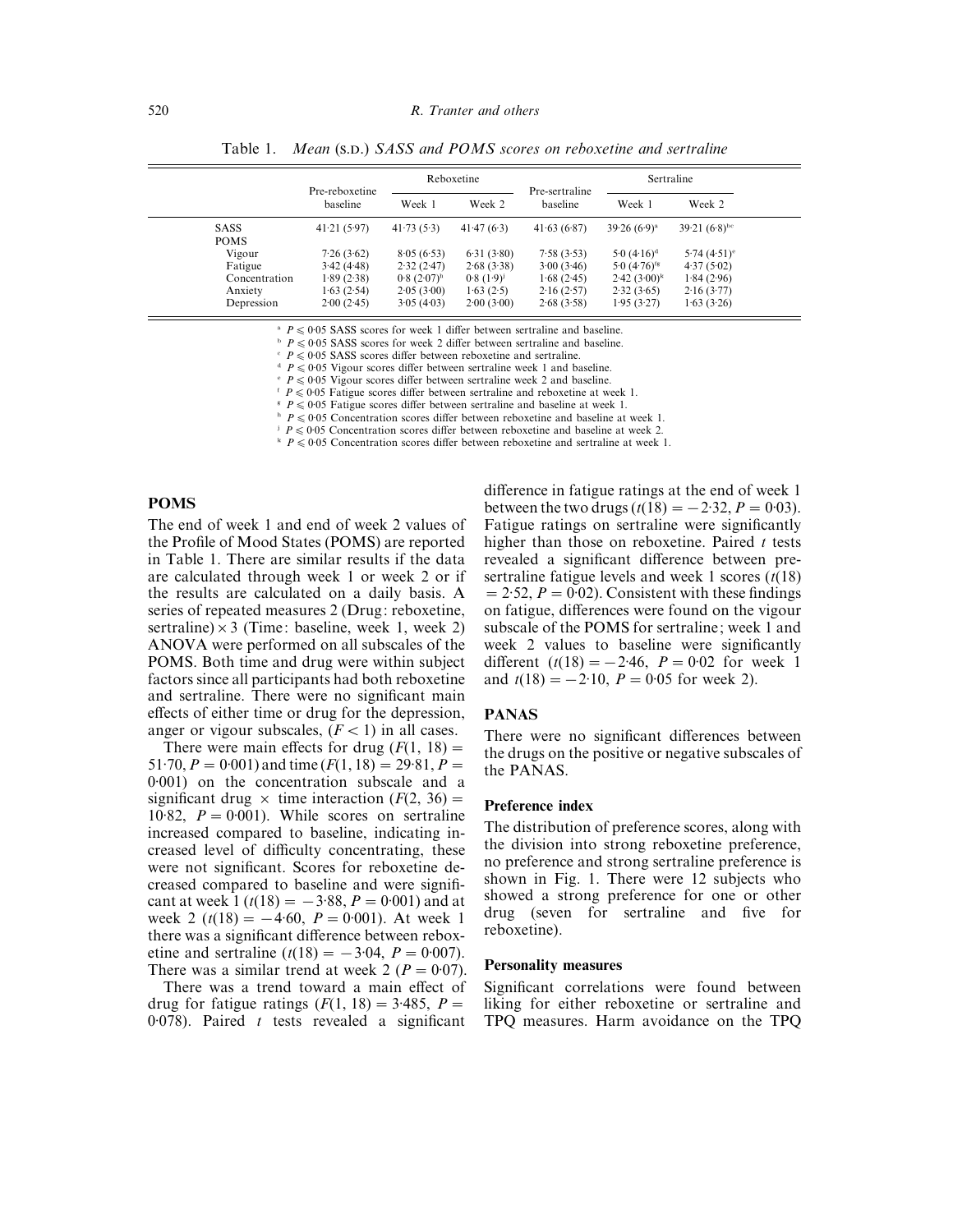

FIG. 1. Antidepressant preference scores:  $-10$ , strong reboxetine preference; 10, strong sertraline preference.

Table 2. *Effect of preference on SASS and PANAS scores*

|  |               |           |            | Mean PANAS        |            |                   |           |  |
|--|---------------|-----------|------------|-------------------|------------|-------------------|-----------|--|
|  | Outcome       | Mean SASS |            | Positive subscale |            | Negative subscale |           |  |
|  |               | Week 1    | Week $2^*$ | Week $1**$        | Week $2**$ | Week $1**$        | Week $2*$ |  |
|  | Preferred     | 39.5(5.1) | 39.4(5.1)  | 23(5.8)           | 22.3(4.9)  | 11(2.1)           | 11(1.9)   |  |
|  | Non-preferred | 38.4(5.3) | 35.9(7.0)  | 18(6.4)           | 17.1(4.8)  | 13.4(3.5)         | 14.6(5.0) |  |

Standard deviations are shown in parentheses. \*  $P < 0.05$ ; \*\*  $P < 0.005$ .

correlated positively with reboxetine appreciation  $(r(19) = 0.46, P = 0.057)$  and negatively with sertraline appreciation  $(r(19) = -0.66, P =$ 0±003). Within the harm avoidance subscale, HA1 (anticipatory worry) correlated positively with reboxetine appreciation  $(r(19) = 0.495,$  $P = 0.037$ ) and negatively with sertraline appreciation  $(r(19) = -0.721, P \le 0.001)$ . The novelty seeking and reward dependence dimensions of the TPQ did not correlate significantly with appreciation for either drug but on the preference index novelty seeking 2 (impulsiveness) correlated with preference for reboxetine  $(r(19) = 0.46, P = 0.048).$ 

There was also a negative correlation between socialization on the KSP and preference for reboxetine  $(r(19) = -0.492, P = 0.032)$  and a positive correlation with preference for sertraline

 $(r(19) = 0.464, P = 0.046)$ , but no correlation between social desirability and drug preference. Socialization in turn correlated negatively with harm avoidance on the TPQ  $(r(19) = -0.472)$ ,  $P = 0.041$ ), while social desirability correlated with reward dependence  $(r(19) = 0.55, P =$ 0.015). There was no correlation between baseline SASS measures and either socialization or social desirability scores.

Paired samples *t* tests examining whether subscales of the KSP change following treatment with reboxetine and sertraline found that both sertraline and reboxetine appear to increase monotony avoidance  $(P < 0.005)$ . Sertraline may cause an increase in socialization scores  $(P < 0.05)$ , with a trend for both drugs to do so, and reboxetine a reduction in hostility scores  $(P < 0.05)$ , with a trend for both drugs to do so,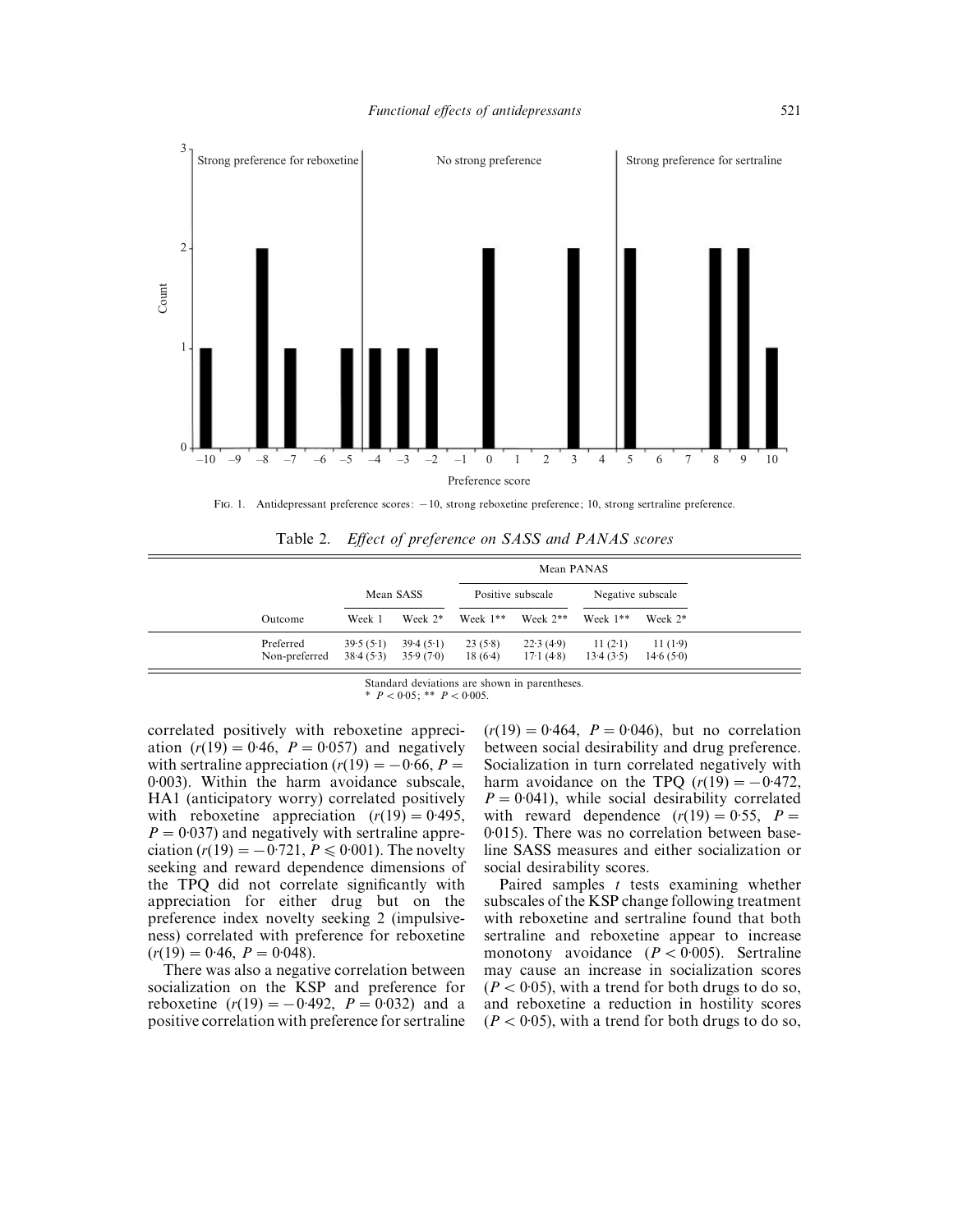| KSP subscale        | <b>Baseline</b><br>Mean $(S.D.)$ | Preferred<br>Mean $(S.D.)$ | Non-preferred<br>Mean $(S.D.)$ |
|---------------------|----------------------------------|----------------------------|--------------------------------|
| Somatic anxiety     | 7.8(5.3)                         | 6.5(6.0)                   | $10.4(6.3)$ *                  |
| Aggression          | 20.3(6.6)                        | 19.0(6.6)                  | $23.8(7.7)^*$                  |
| Social desirability | 15.1(2.3)                        | 14.7(2.0)                  | $13.6(2.1)$ *                  |
| Agitation           | 13.6(4.1)                        | 11.8(4.4)                  | $12.8(4.0)$ *                  |
| Hostility           | 12.9(2.9)                        | 10.2(3.2)                  | $12.3(3.9)$ *                  |
| Psychaesthenia      | 13.5(2.8)                        | 12.5(3.0)                  | $15.6(4.7)$ *                  |

Table 3. *Effect of preference on KSP variables*  $(N = 12)$ 

\* Difference between preferred and non-preferred outcome significant at  $P < 0.05$ .

although both these results should be interpreted with caution due to the multiple tests carried out.

A significant correlation was found between BIS-BAS reward and the reward dependence subscale of the TPQ  $(r(19) = 0.53, P = 0.02)$ , consistent with Carver & White (1994), but BIS-BAS measures did not correlate with preference for either drug.

#### **Effect of outcome on SASS & POMS scores**

Comparisons of mean SASS scores over 2 weeks between the preferred and non-preferred drug exposure, for those 12 subjects who showed a strong preference for one or other drug, are shown in Table 2. In the second week of exposure the mean SASS score for the preferred drug was significantly higher than for the non-preferred drug. Similarly, the preferred drug produced significantly higher positive PANAS ratings, and lower negative PANAS ratings, for both weeks of exposure.

When an analysis of the effect on KSP scores was carried out on the 12 subjects who exhibited strong preference for one or other of the drugs, further significant differences emerged (Table 3). On their preferred drug, subjects scored lower on aggression, agitation, hostility, psychaesthenia and somatic anxiety, while scoring higher on social desirability, compared to the non-preferred drug.

## **AIM Scale**

The AIM scale did not predict outcomes with either treatment and the modified AIM showed no differences between the two drugs after week 1 or week 2 of treatment.

#### **DISCUSSION**

In line with previously published findings (Dubini *et al*. 1997; Massana *et al*. 1999), reboxetine and sertraline appear to have differential effects on SASS scores. These changes, along with changes on the POMS subscales, occurring in a population of healthy volunteers not suffering from depression, are in line with the perceptions of Kielholz and Carlsson that noradrenergic selective drugs are energy enhancing and that there may be differential effects between selective agents.

It proved considerably more difficult to establish what the characteristic effect of serotonergic selective agents might be. In focus group settings, while still under the blind, half of the subjects volunteered that sertraline made them mellow, or less emotionally reactive and that these effects were either appreciated or not, while yet others described agitation. Effects consistent with a reduction in emotional reactivity were not described with reboxetine. However, none of the subscales or items of the POMS or PANAS or the Affect Intensity Measure (Larsen & Diener 1985) detected this or any other selective effect of sertraline.

Part of the problem in assessing this issue quantitatively lies in the variability of response that volunteers showed for each drug leading some, for instance, to feel calmer on sertraline while others were agitated (Healy 2000*a*, *b*). This issue poses methodological challenges that might be met using a repertory grid approach. Our findings that a preferred agent impacts on certain domains of functioning, as measured by the KSP, may contribute toward the development of such an approach.

The findings on the SASS and the socialization item of the KSP indicate that although the term social appears in both metrics, the social domain is one that may comprise a number of subdomains and diverse agents may have differential effects on the perception or efficacy of social functioning, or in areas of affiliative rather than ergonomic behaviours. In the absence of objective measures, no inferences to actual social functioning should be drawn from these data.

Previous studies using SSRIs have reported difficulties in healthy volunteers. Saletu and colleagues reported that sertraline can produce a reduction in affective well-being, and a dose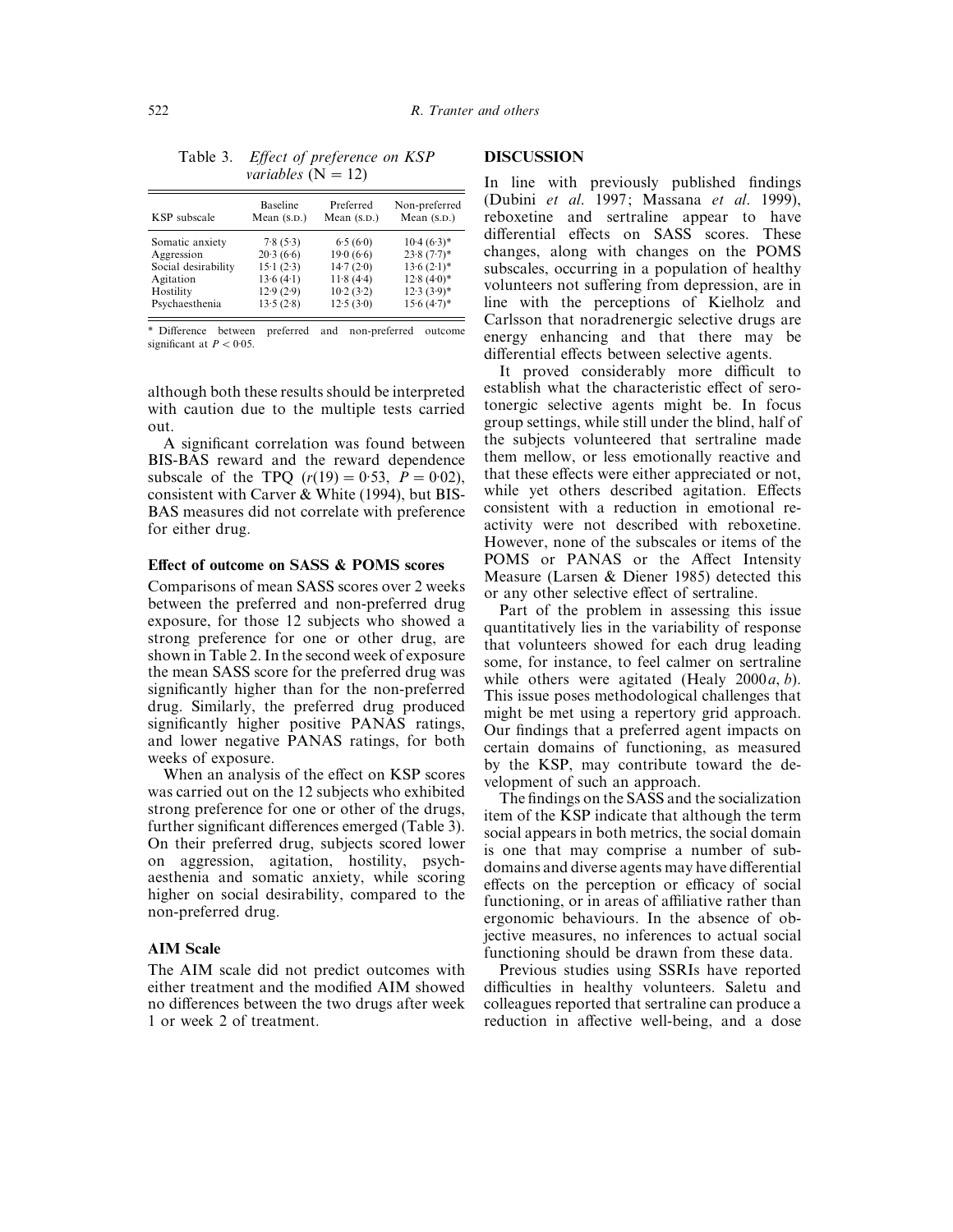dependent increase in agitation (Saletu *et al*. 1986; Saletu & Grunberger 1988). Warrington and colleagues noting dropouts on paroxetine in a healthy volunteer population (Warrington *et al*. 1989) stated that ' antidepressants are poorly tolerated in volunteers'. Our results in contrast suggest that there is a right and a wrong agent for volunteers and that individuals on the correct agent may tolerate selective drugs very well, while finding agents selective to other systems difficult to tolerate. While many factors affect compliance, this observation maps onto findings that only 40% of depressed patients pursue a course of SSRIs beyond a month (Donohue & Taylor 2000).

Such preferences have significant effects on outcome as measured by the SASS and the PANAS, with less favoured agents leading to falls in SASS and positive PANAS scores and increases in negative affect scores on the PANAS. The findings on the KSP in contrast consisted of both positive and negative changes from baseline measures. These were consistent with unquantified changes reported by Knutson *et al*. (1998) in volunteers taking paroxetine.

The finding that personality factors are correlated with preference for selective agents replicates findings of Joyce *et al*. (1994). Further work into the role of the TPQ for predicting antidepressant preference is needed, particularly as no other factors have yet been shown to have a similar utility in such critical clinical decisionmaking.

Even though there was a substantially shorter exposure period (2 *versus* 24 weeks), our findings of KSP changes on socialization, monotony avoidance and hostility replicated the findings of Ekselius & Von Knorring (1999). In contrast, we did not find changes on the other variables they found changes on and both reboxetine and sertraline produced similar changes which is at odds with a selective serotonergic effect. However, the findings of change in a substantial number of domains of personality on the KSP in our healthy volunteers on a preferred agent suggests that there may indeed be some interaction between selective treatments, monoamine systems and domains of well-being captured in personality measurements. Indeed, one possibility is that SASS scores may reflect aspects of personality rather than objective social functioning.

Monoamine system changes have hitherto primarily been thought to reflect state rather than trait related changes in mood disorders, but a recently replicated study has tied monoamine receptor variation to aspects of personality as measured by the KSP (Farde *et al*. 1997; Breier *et al*. 1998). Changes of this sort would lead to predictions that responses to selective monoamine agents should vary by personality type or alternatively that functional outcomes should differ according to an individual's prior monoamine system configuration. A variation of functional outcome by personality type escapes a simple dichotomization into state or trait. This new domain would seem highly germane to the questions of well-being on antidepressants and the extent to which patients are left with residual symptoms, issues that have received considerable attention in the literature in recent years.

### **REFERENCES**

- Bosc, M., Dubini, A. & Polin, V. (1997). Development and validation of a social functioning scale, the Social Adaptation Self-evaluation Scale. *European Neuropsychopharmacology* **7** (suppl. 1), 57–70.
- Breier, A., Kestler, L., Adler, C., Elman, I., Wiesenfeld, N., Malhotra, A. & Pickar, D. (1998). Dopamine D-2 receptor density and personal detachment in healthy subjects. *American Journal of Psychiatry* **155**, 1440–1442.
- Carlsson, A. (1996). The rise of neuropsychopharmacology: impact on basic and clinical neuroscience. In *The Psychopharmacologists* Vol. 1 (ed. D. Healy), pp. 51–80. Chapman & Hall: London.
- Carlsson, A., Corrodi, H., Fuxe, K. & Hokfelt, T. (1969). Effect of antidepressant drugs on the depletion of intraneuronal brain 5 hydroxytryptamine stores caused by 4-methyl-alpha-ethyl-metatyramine. *European Journal of Pharmacology* **5**, 357–366.
- Carver, C. S. & White, T. L. (1994). Behavioral inhibition, behavioral activation and affective responses to impending reward and punishment: the BIS/BAS scales. *Journal of Personality and Social Psychology* **67**, 319–333.
- Cloninger, C. R. (1987). A systematic method for clinical description and classification of personality variants: a proposal. *Archives of General Psychiatry* **44**, 573–588.
- Donoghue, J. & Taylor, D. M. (2000). Suboptimal use of antidepressants in the treatment of depression. *CNS Drugs* **5**, 365–383.
- Dubini, A., Bosc, M. & Polin, V. (1997). Do noradrenaline and serotonin differentially affect social motivation and behaviour ? *European Neuropsychopharmacology* **7**, 49–56.
- Ekselius, L. & von Knorring, L. (1999). Changes in personality traits during treatment with sertraline or citalopram. *British Journal of Psychiatry* **174**, 444–448.
- Farde, L., Gustavsson, J. P. & Jonsson, E. (1997). D2 dopamine receptors and personality traits. *Nature* **380**, 590.
- Fleiss, J. L. (1986). *The Design and Analysis of Clinical Experiments*, pp. 263–270. J. Wiley & Sons: Chichester.
- Garattini, S. (1996). Experimental and clinical activity of antidepressant drugs. In *Psychotropic Drug Development : Social, Economic and Pharmacological Aspects*. (ed. D. Healy and D. Doogan), pp. 1–16. Chapman & Hall: London.
- Healy, D. (2000*a*). The assessment of outcome in depression.